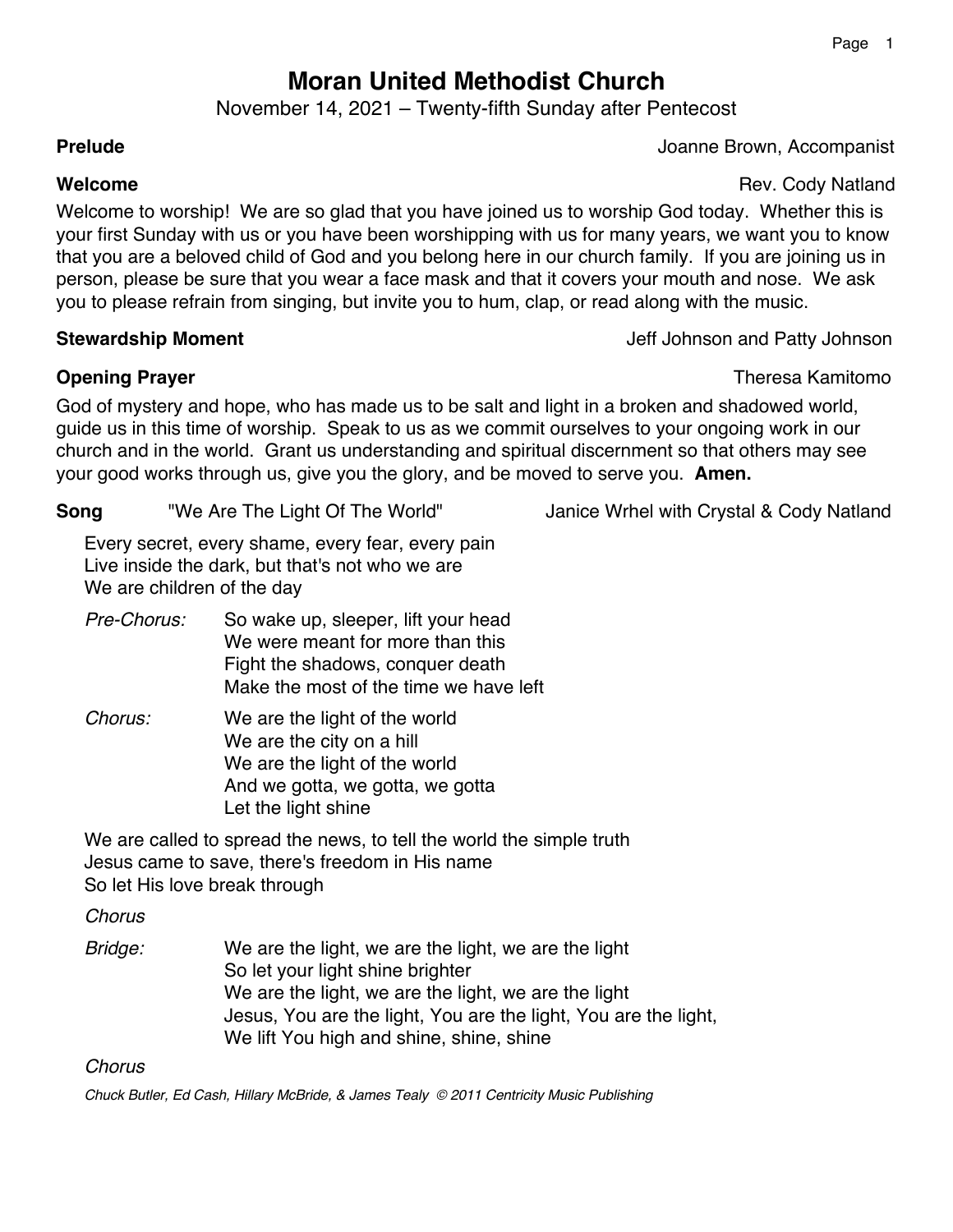#### **Prayers of the People**

*You are invited to offer your prayers aloud to God or share them in the video comments if joining us on Facebook. Prayer requests can also be emailed to Pastor Cody at PastorNatland@gmail.com*

### **The Lord's Prayer**

**Our Father, who art in heaven, hallowed be thy name. Thy kingdom come, thy will be done on earth as it is in heaven. Give us this day our daily bread and forgive us our trespasses, as we forgive those who trespass against us. And lead us not into temptation, but deliver us from evil. For thine is the kingdom, and the power, and the glory, forever. Amen.**

**Hymn** "Breathe On Me, Breath Of God' Janice Wrhel

Breathe on me, breath of God, fill me with life anew, That I may love what Thou dost love and do what Thou wouldst do.

Breathe on me, breath of God, until my heart is pure, Until with Thee I will one will to do and to endure.

Breathe on me, breath of God, till I am wholly Thine, Till all this earthly part of me glows with Thy fire divine.

Breathe on me, breath of God, so shall I never die, But live with Thee the perfect life of Thine eternity.

*Edwin Hatch & Robert Jackson © Public Domain*

**Scripture** Theresa Kamitomo

# *Ezekiel 37:1-14 (NRSV)*

The hand of the LORD came upon me, and he brought me out by the spirit of the LORD and set me down in the middle of a valley; it was full of bones. He led me all around them; there were very many lying in the valley, and they were very dry. He said to me, "Mortal, can these bones live?" I answered, "O Lord GOD, you know." Then he said to me, "Prophesy to these bones, and say to them: O dry bones, hear the word of the LORD. Thus says the Lord GOD to these bones: I will cause breath to enter you, and you shall live. I will lay sinews on you, and will cause flesh to come upon you, and cover you with skin, and put breath in you, and you shall live; and you shall know that I am the LORD."

So I prophesied as I had been commanded; and as I prophesied, suddenly there was a noise, a rattling, and the bones came together, bone to its bone. I looked, and there were sinews on them, and flesh had come upon them, and skin had covered them; but there was no breath in them. Then he said to me, "Prophesy to the breath, prophesy, mortal, and say to the breath: Thus says the Lord GOD: Come from the four winds, O breath, and breathe upon these slain, that they may live." I prophesied as he commanded me, and the breath came into them, and they lived, and stood on their feet, a vast multitude.

Then he said to me, "Mortal, these bones are the whole house of Israel. They say, 'Our bones are dried up, and our hope is lost; we are cut off completely.' Therefore prophesy, and say to them, Thus says the Lord GOD: I am going to open your graves, and bring you up from your graves, O my people; and I will bring you back to the land of Israel. And you shall know that I am the LORD, when I open your graves, and bring you up from your graves, O my people. I will put my spirit within you, and you shall live, and I will place you on your own soil; then you shall know that I, the LORD, have spoken and will act, says the LORD."

**Pastoral Prayer Community Community Community Pastoral Prayer Properties According to Properties According Properties According Properties According Properties According Properties According Properties According Propertie**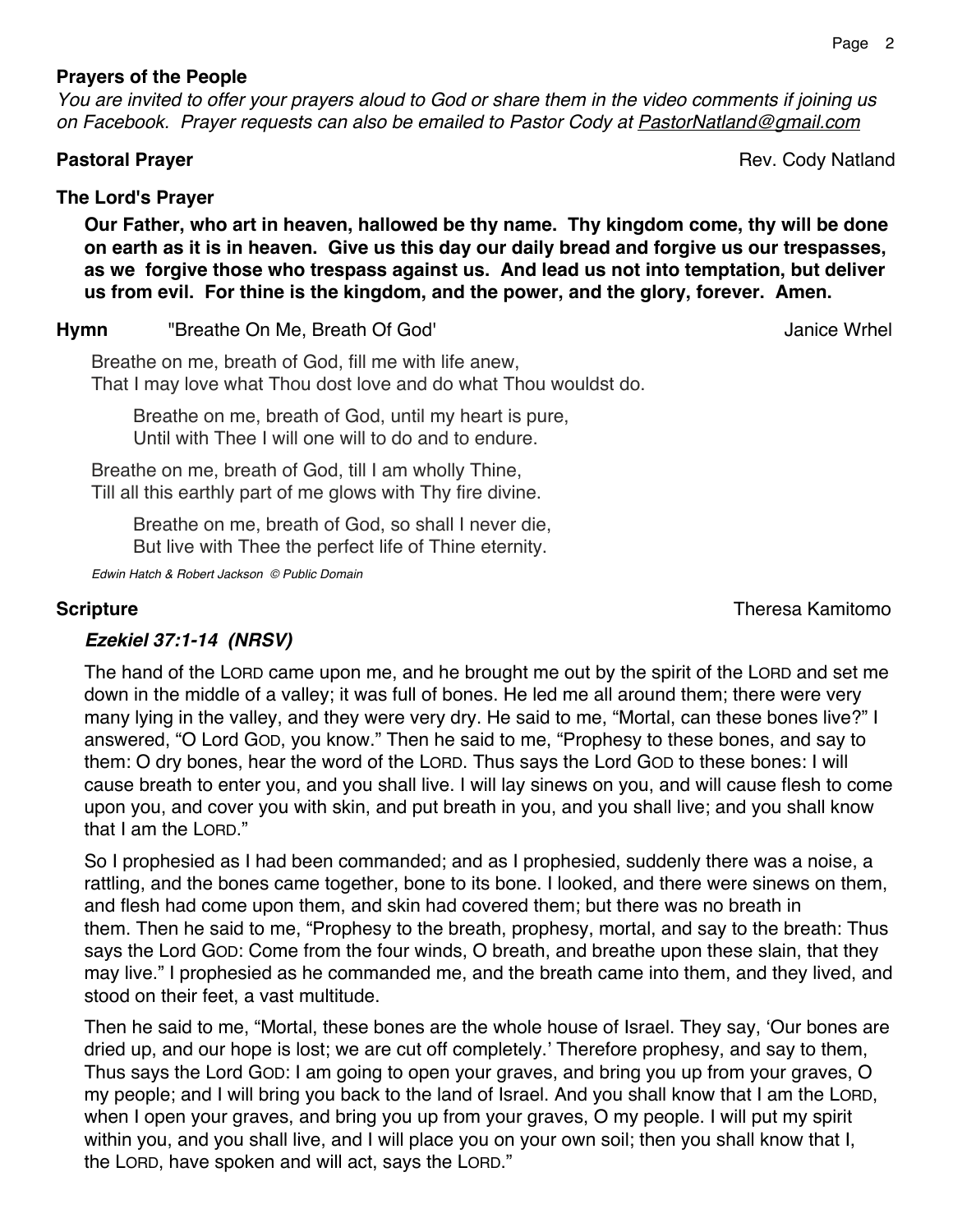### *Matthew 5:13-16 (NRSV)*

"You are the salt of the earth; but if salt has lost its taste, how can its saltiness be restored? It is no longer good for anything, but is thrown out and trampled under foot.

"You are the light of the world. A city built on a hill cannot be hid. No one after lighting a lamp puts it under the bushel basket, but on the lampstand, and it gives light to all in the house. In the same way, let your light shine before others, so that they may see your good works and give glory to your Father in heaven.

- *- - -*

*Leader: This is the word of God for the people of God. Response: Thanks be to God.*

**Sermon** *Our Firm Foundation: Being A City On A Hill* **Rev. Cody Natland** 

## **Blessing Our Pledges & Offerings**

On this "Gathering In Sunday," we invite you to make a financial pledge to support the general budget of Moran UMC in 2021. Members/regular attendees should have received a pledge card in the mail this week. If you did not receive a pledge card, extras are available on the sign-in tables in the Fellowship Hall. Completed pledge cards can be placed in the offering plates in the Fellowship Hall or Sanctuary entryway. If you are not worshipping in person this morning, your pledge card may be dropped off curbside at the church this afternoon from 2:00-3:00pm, or mailed any time.

*We invite you to give as God leads you to support our church and ministries as we seek to embrace, inspire, and serve, making disciples of Jesus Christ for the transformation of the world. You may place your gift in the offering plates in the Sanctuary and Fellowship Hall, give online at www.moranumc.org/give, or mail your gift to: 3601 E 65th Ave / Spokane, WA 99223.*

### \* **Hymn** Take My Life And Let It Be" and the state of the state of the state of the state of the state of the state of the state of the state of the state of the state of the state of the state of the state of the state of

Take my life, and let it be consecrated, Lord, to thee. Take my moments and my days; let them flow in ceaseless praise. Take my hands, and let them move at the impulse of thy love. Take my feet, and let them be swift and beautiful for thee.

Take my voice, and let me sing always, only, for my King. Take my lips, and let them be filled with messages from thee. Take my silver and my gold; not a mite would I withhold. Take my intellect, and use every power as thou shalt choose.

Take my will, and make it thine; it shall be no longer mine. Take my heart, it is thine own; it shall be thy royal throne. Take my love, my Lord, I pour at thy feet its treasure store. Take myself, and I will be ever, only, all for thee.

*Frances R. Havergal & Louis J. F. Herold © Public Domain*

You have called us, O God, to embrace the mission of Jesus as our own. Our sight is not equal to this vision, and our strength is not equal to this task. But you, O Lord, are a merciful God. You give light to those who walk in darkness, and you grant strength to those who carry heavy loads. As we commit our selves to your mission here at Moran UMC for the coming year, let us see your light before us and feel your strength within us. Amen.

# **Benediction** Rev. Cody Natland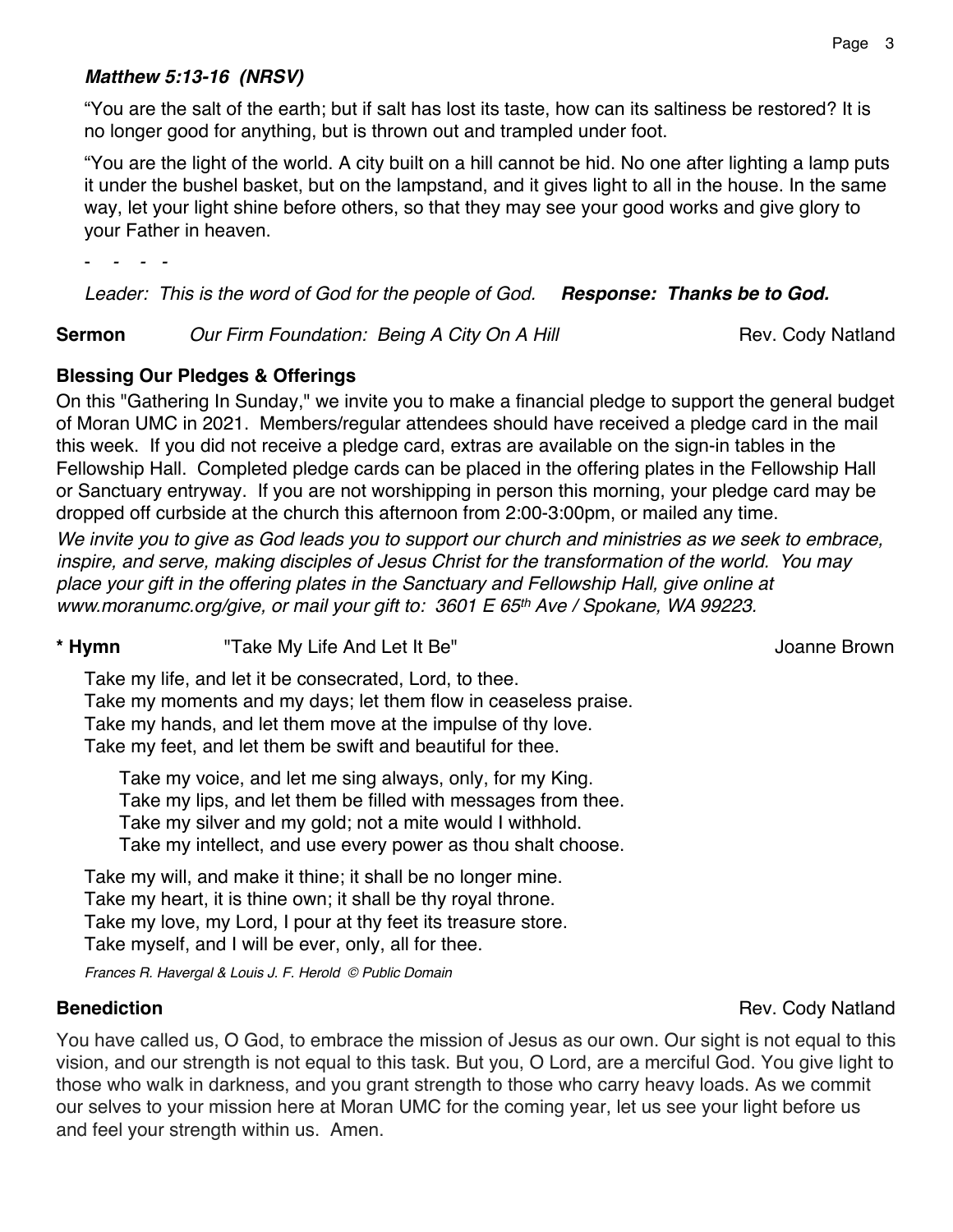**Postlude** Joanne Brown

*As the service ends, we invite those seated in the Fellowship Hall to be dismissed first. Ushers will dismiss those seated in the Sanctuary by row/section. If you would like to greet one another, we invite you to gather outside on the entry patio for a time of fellowship, but please do not gather indoors.*

*Permission for the use of the music in this service and livestream given by CCLI. CCLI License 1507867; CCLI Streaming License CSPL155631.*

# *Virtual Coffee Hour*

Sundays at 11:30 am on Zoom

Those worshipping virtually are invited to join us on Zoom for a time of fellowship and connection immediately following the worship service.

Join by Computer/Tablet/Smartphone: https://greaternw.zoom.us/j/96460688631

Join by Phone (home phone, landline, or cell – no internet required) +1(253) 215-8782 (Meeting ID: 964 6068 8631) +1(346) 248-7799 (Meeting ID: 964 6068 8631)

# *Worship At Moran UMC --* Sunday Mornings at 10:30 am

We invite you to join us for worship on Sunday mornings at Moran UMC**.** Mask wearing and physical distancing will be required by all participants, regardless of vaccination status. Children's Sunday School for children in Preschool through 5<sup>th</sup> Grade is offered in the Disciples/Shepherds Room during the worship service.

# *Worship Online --* Sunday Mornings at 10:30 am

Our worship services continue to be live-streamed online for those who are unable or not yet comfortable returning to in-person services. Our worship services continue to be live-streamed online for those who are unable or not yet comfortable returning to in-person services.

# **Children's Sunday School (Preschool through 5th Grade)**

*Sundays at 10:30 am in the Disciples/Shepherds Room*

**Sunday School will is currently offered during our worship service in the Disciples/Shepherds Room.** By opening the dividing wall between the two rooms, we will have plenty of space to socially distance children by families. There will be lots of windows to open, our HVAC system running, and a high-capacity air purifier. All children and adults must wear masks. Please bring your child straight back to the classroom when you arrive rather than entering the Sanctuary.

# **Additional Special Charge Conference Meeting -- Saturday, Dec. 4<sup>th</sup> on Zoom; time TBD**

As was shared during our Charge Conference on November 14<sup>th</sup>, we were anticipating a potential third Charge Conference meeting to select a legal designee to cast an upcoming vote in response to the Boy Scouts of America's restructuring/bankruptcy. Guidance for the vote, itself, is expected to come from PNW Conference leadership, Council of Bishops, and denominational lawyers, but our Charge Conference must designate the person who will be authorized to cast the vote. The Charge Conference meeting to address this need will be held on December 4<sup>th</sup> via Zoom, with the time to be announced.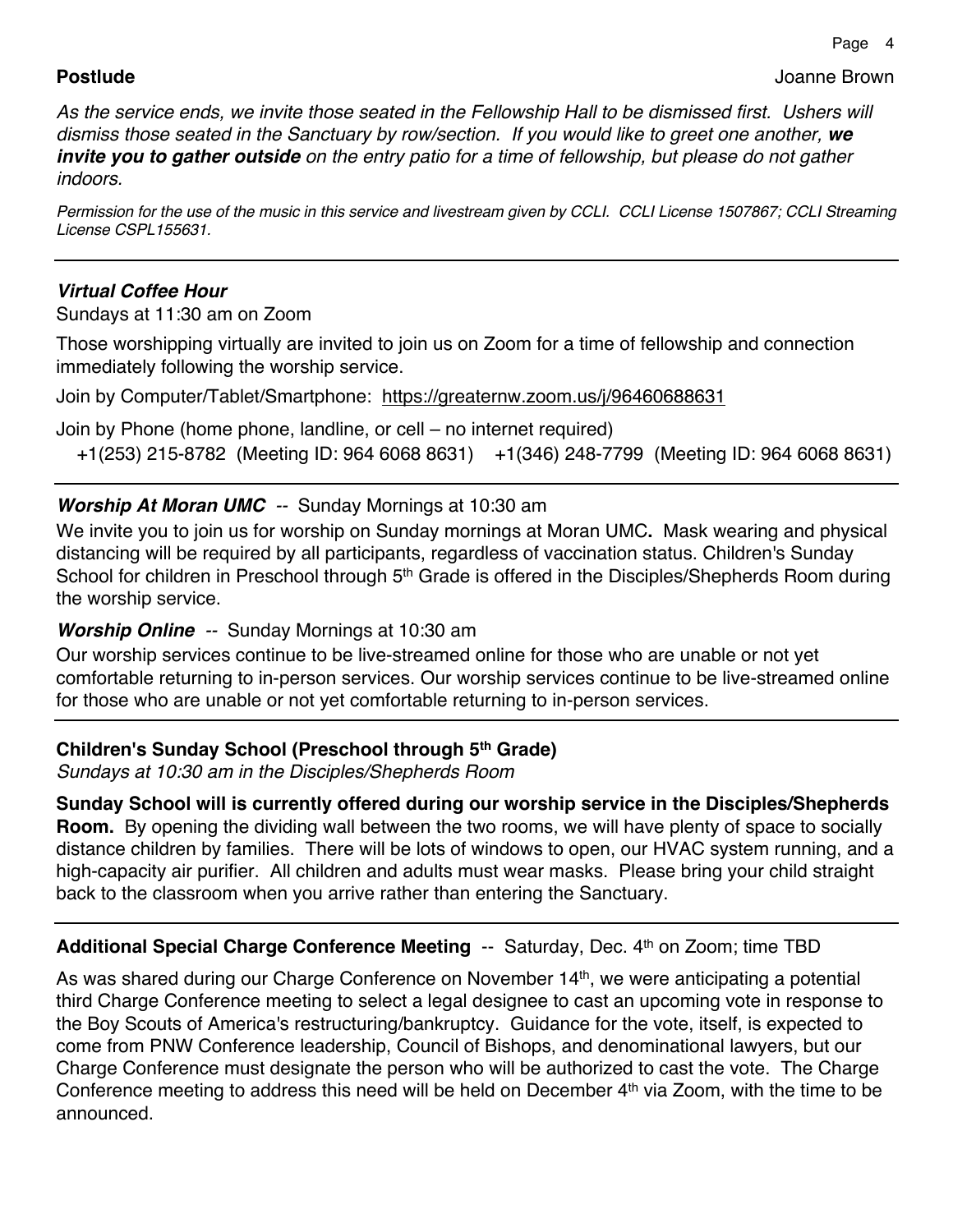## **"Gathering In Sunday" and Advent Devotional Pick-Up** -- Sunday, November 21st

Today is our "Gathering In Sunday." Every year on the final Sunday of our Stewardship Campaign, we celebrate "Gathering In Sunday" where we bring forward our financial pledge cards and ask God's blessing upon our commitments to support Moran UMC through our financial pledge, along with our prayers, presence, service, and witness. We also offer non-perishable food items to support our ministry partners; this year, we ask for donations for Second Harvest Food Bank. We will also have our Family Advent Devotional booklet available to be picked up.

If you are not attending the in-person worship service this morning, we invite you to come by the church between 2-3pm for a curbside drop-off opportunity. You can also mail your pledge card to the church at 3601 E 65th Avenue // Spokane, WA 99223 or drop it off in person on Monday, Wednesday, or Thursday between 10am and 3pm. Advent Devotional Booklets will be available in the church office; if you need your booklet to be mailed, please call the office at (509)448-7102.

#### **Hanging Of The Greens**

Sunday, Nov. 21st – Saturday, Nov. 27th

In the upcoming Advent season, we want to continue our long tradition of "Hanging of the Greens," which means decorating our church for the Advent and Christmas seasons. For the safety of our church family and friends during the lingering pandemic, we tried to think of ways to decorate in smaller groups of family, small groups, and various committees over a week's time frame. We have created a list of areas that you personally or as a group or committee might undertake. You can call the church office at 448-7102 or check the sign-up list in the Fellowship Hall to find out what decorating opportunities/needs are still available. After signing up, contact Jacque Davis to schedule when you'd like to decorate between Sunday afternoon, Nov. 21<sup>st</sup> and Saturday morning, Nov. 27<sup>th</sup>. The first Sunday of Advent is Nov. 28th. The items such as trees, garland, wall hangings, etc. will be staged downstairs for your convenience.

### **Weekday Morning Prayer Group** -- Weekdays at 9am on Zoom

We meet on Monday through Friday mornings for prayer, scripture, and a short meditation. Join Morning Prayer by Computer/Smartphone/Tablet: https://greaternw.zoom.us/j/349727648 Connect via Phone (home phone, landline, cell phone): +1 (253) 215-8782 (Meeting ID: 349 727 648) +1 (346) 248-7799 (Meeting ID: 349 727 648)

#### **Monday Vespers and Holy Communion** -- Mondays at 6:30pm

Connect via Facebook Live: www.facebook.com/moranchurch

Connect via Zoom (computer/tablet/smartphone: https://greaternw.zoom.us/j/97155799598

Connect via Phone (home phone, landline, cell phone):

+1 (253) 215-8782 (Meeting ID: 971 5579 9598) +1 (346) 248 7799 (Meeting ID: 971 5579 9598)

### **Pub Theology** -- Tuesdays at 6pm on Zoom

Join by Computer/Smartphone/Tablet: https://greaternw.zoom.us/j/794159957

Connect via Phone (home phone, landline, cell phone):

+1 (253) 215-8782 (Meeting ID: 794 159 957) +1 (346) 248-7799 (Meeting ID: 794 159 957)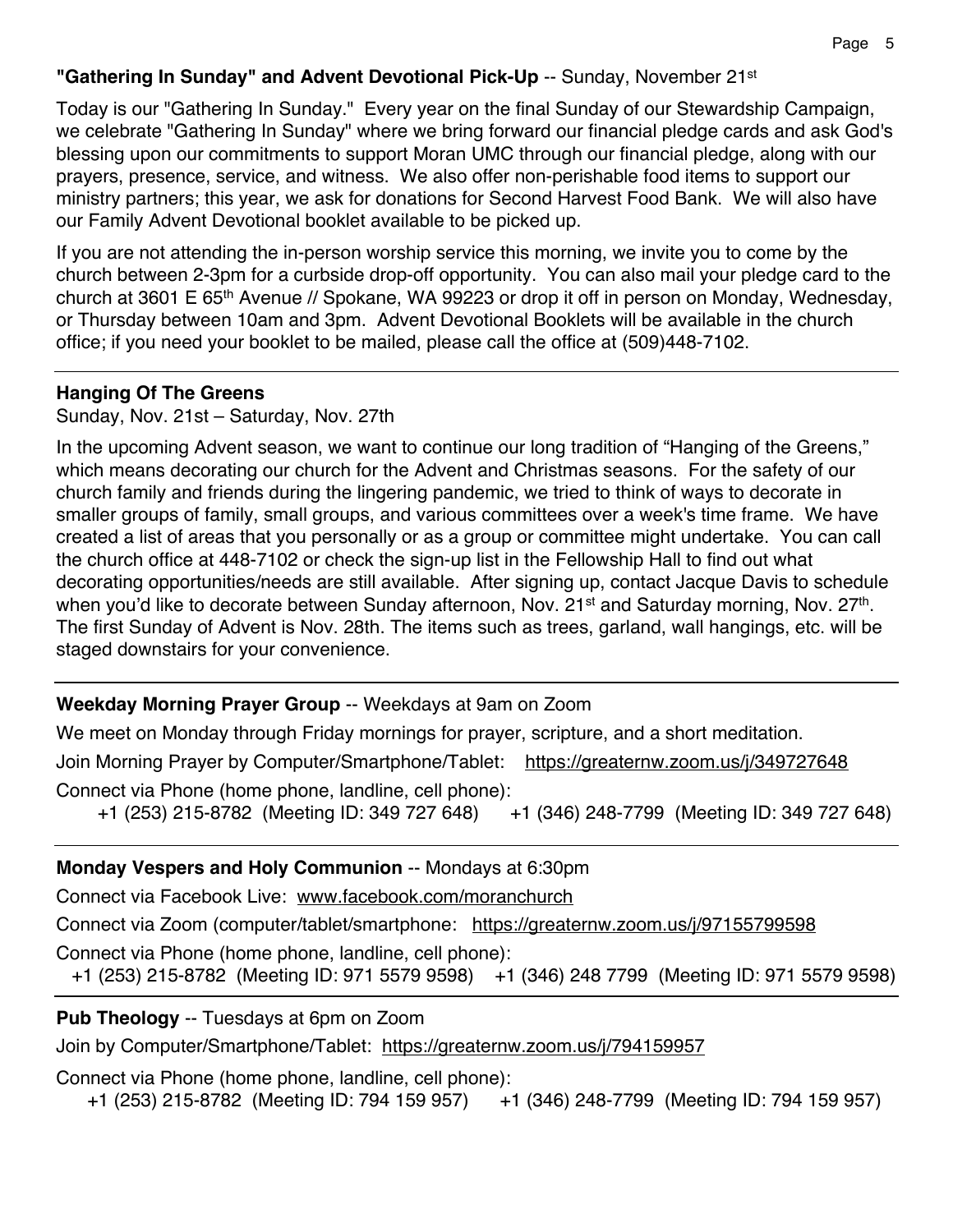# **Advent Study**

### *One Study, Two Options:*

 **Online:** Wednesdays from 6:00-7:15 pm on Zoom (beginning Dec. 1) **In Person:** Thursdays at 10:00-11:30 am in the Disciples/Shepherds Room (beginning Dec. 2)

At the very start of December, we will begin a four-week study on the series "The Heart That Grew Three Sizes: Finding Faith in the Story of The Grinch." This book and video series is created by Rev. Matt Rawle, a United Methodist Pastor serving in Louisiana. There will be two options for how to attend this study, either on Zoom on Wednesday evenings or in person on Thursday mornings; the Wednesday and Thursday sessions will be (roughly) the same.

As usual, reading the book along with the study is encouraged, but will not be required. Pastor Cody has ordered four copies of the book that will be available after Thanksgiving; copies can also be ordered online from Cokesbury.com or Amazon. Those joining on Wednesday evenings are encouraged to watch the video clip (link will be provided when available) *prior* to our weekly sessions; those joining on Thursday mornings will watch the video clip as part of our time together.

*About the study:* "We don't know why the Grinch hated Christmas. We just know he did. In this new Advent study, Matt Rawle explores the faith themes in the Christmas classic, *How the Grinch Stole Christmas!* including, how did the Grinch's heart grow three sizes come Christmas morning? How did Christmas save the Grinch? Could it be that the very thing we think we hate is the one thing that changes our lives? This Advent season, look at a familiar classic through the lens of faith and see how Christ speaks to us through our culture."

Join the Wednesday Evening Advent Study by Computer/Smartphone/Tablet: https://greaternw.zoom.us/j/276855082

Join the Wednesday Evening Advent Study by Phone (dial either of these numbers):

+1 (253) 215-8782 (Meeting ID: 276 855 082) +1 (346) 248-7799 (Meeting ID: 276 855 082)

# **Lord, Hear Our Prayers…**

- For **Jerry Oberst,** who will have cataract surgery on Monday, November 22nd.
- For **Ben Moller**, who had a successful back surgery on Friday and is recovering.
- For **Roseann Thornberry** who now home and continuing to recover from a stroke.
- For **Elizabeth Williams,** who is undergoing radiation and chemotherapy, and is also fighting a breakthrough case of COVID-19.
- For **Clara,** Debbie Arnold's mother, who was diagnosed with breast cancer and will have surgery on December 2nd.
- For **Jewel Nelson**, Lois Moller's friend, who is recovering from surgery on her knee cap.
- For **Dylan and Dean Robinson and all of Courtney Nelson's family** as they grieve, remember, and celebrate her life.
- For **Luella Palmer,** who is at home recovering from an ulcer in her intestine.
- For **Ralph and Eileen Kirby** who have been diagnosed with breakthrough COVID-19. They are resting at home and managing their symptoms.
- For **Mia**, Nola Lefler's granddaughter's friend, who is in a coma with liver failure.
- For **Bob Tweedy,** who is recovering from a fall.
- For **Martin Nelson,** Lois Moller's friend, recovering from serious burns.
- For **Richard Smith**, as he navigates health issues.
- For **Dennis Rainey**, who is having health problems and awaiting diagnosis.
- For **Maddie,** Harriet Van Wyck's granddaughter's friend, recovering from serious injuries.
- For **Lis McCrea-Jones**, who is recovering from knee surgery.